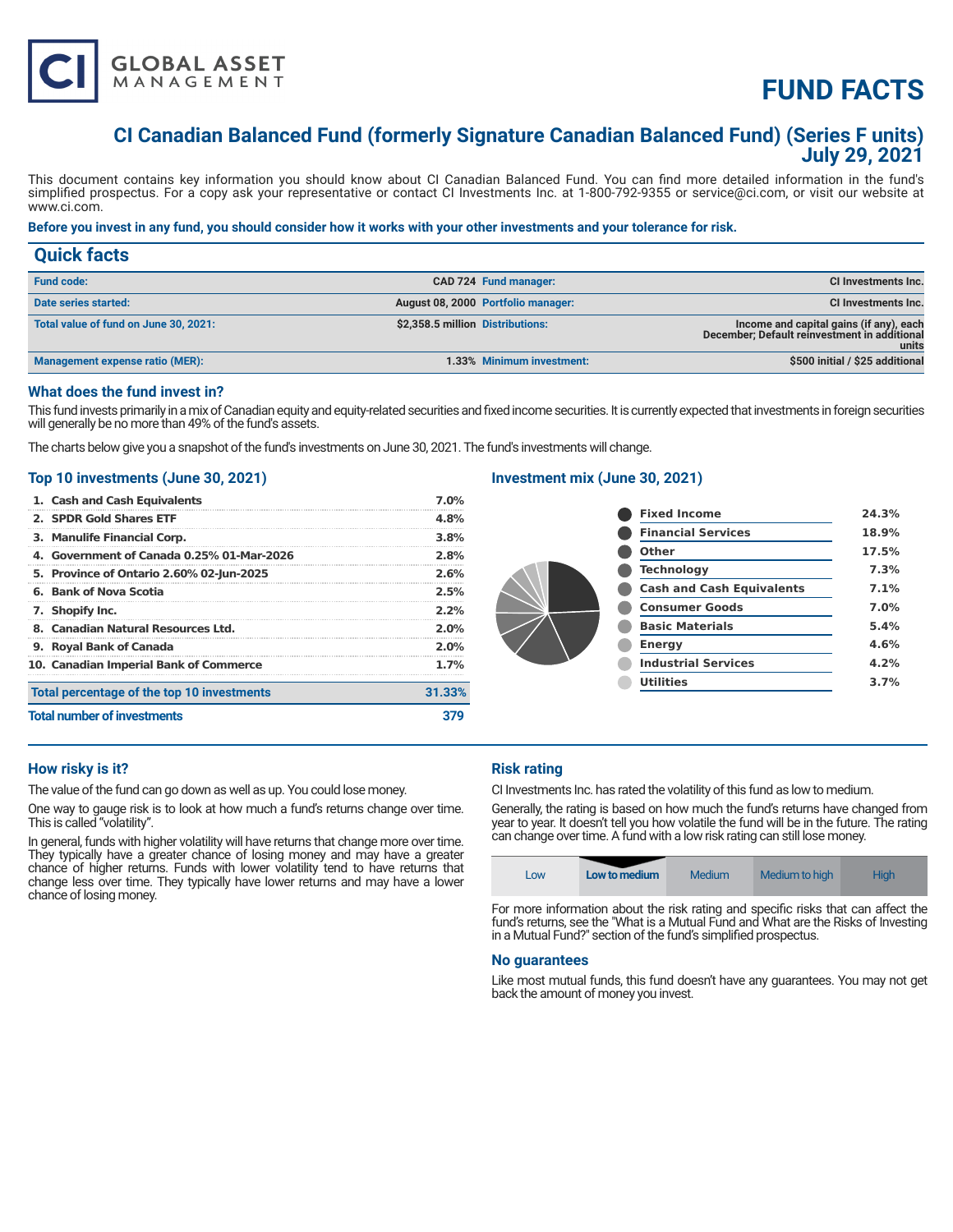# **CI Canadian Balanced Fund (formerly Signature Canadian Balanced Fund) (Series F units)**

### **How has the fund performed?**

This section tells you how Series F securities of the fund have performed over the past 10 calendar years. Returns are after expenses have been deducted. These expenses reduce the fund's returns.

#### **Year-by-year returns**

This chart shows how Series F securities of the fund performed in each of the past 10 calendar years. This fund series dropped in value in 2 of the last 10 calendar years. The range of returns and change from year to year can help you assess how risky the fund has been in the past. It does not tell you how the fund will perform in the future.



#### **Best and worst 3-month returns**

This table shows the best and worst returns for Series F securities of the fund in a 3- month period over the past 10 calendar years. The best and worst 3-month returns could be higher or lower in the future. Consider how much of a loss you could afford to take in a short period of time.

|                     | <b>Return</b> | 3 months ending | If you invested \$1,000 at the beginning of the period |
|---------------------|---------------|-----------------|--------------------------------------------------------|
| <b>Best return</b>  | 9.4%          | June 30. 2020   | Your investment would be \$1,094.                      |
| <b>Worst return</b> | -11.1%        | March 31, 2020  | Your investment would be \$889.                        |

#### **Average return**

As at June 30, 2021, a person who invested \$1,000 in this series of units of the fund 10 years ago now has \$1,957. This works out to an annual compound return of 6.9%.

# **Who is this fund for?**

#### **This fund may be suitable for you if you:**

- want both equity and fixed income securities in a single fund and prefer to have the portfolio advisor make the asset mix decisions
- are investing for the medium term<br>• can tolerate low to medium risk
- can tolerate low to medium risk

#### **A word about tax**

In general, you'll have to pay income tax on any money you make on a fund. How much you pay depends on the tax laws of where you live and whether you hold the fund in a registered plan, such as a Registered Retirement Savings Plan or a Tax-Free Savings Account.

Keep in mind that if you hold your fund in a non-registered account, fund distributions are included in your taxable income, whether you get them in cash or have them reinvested.